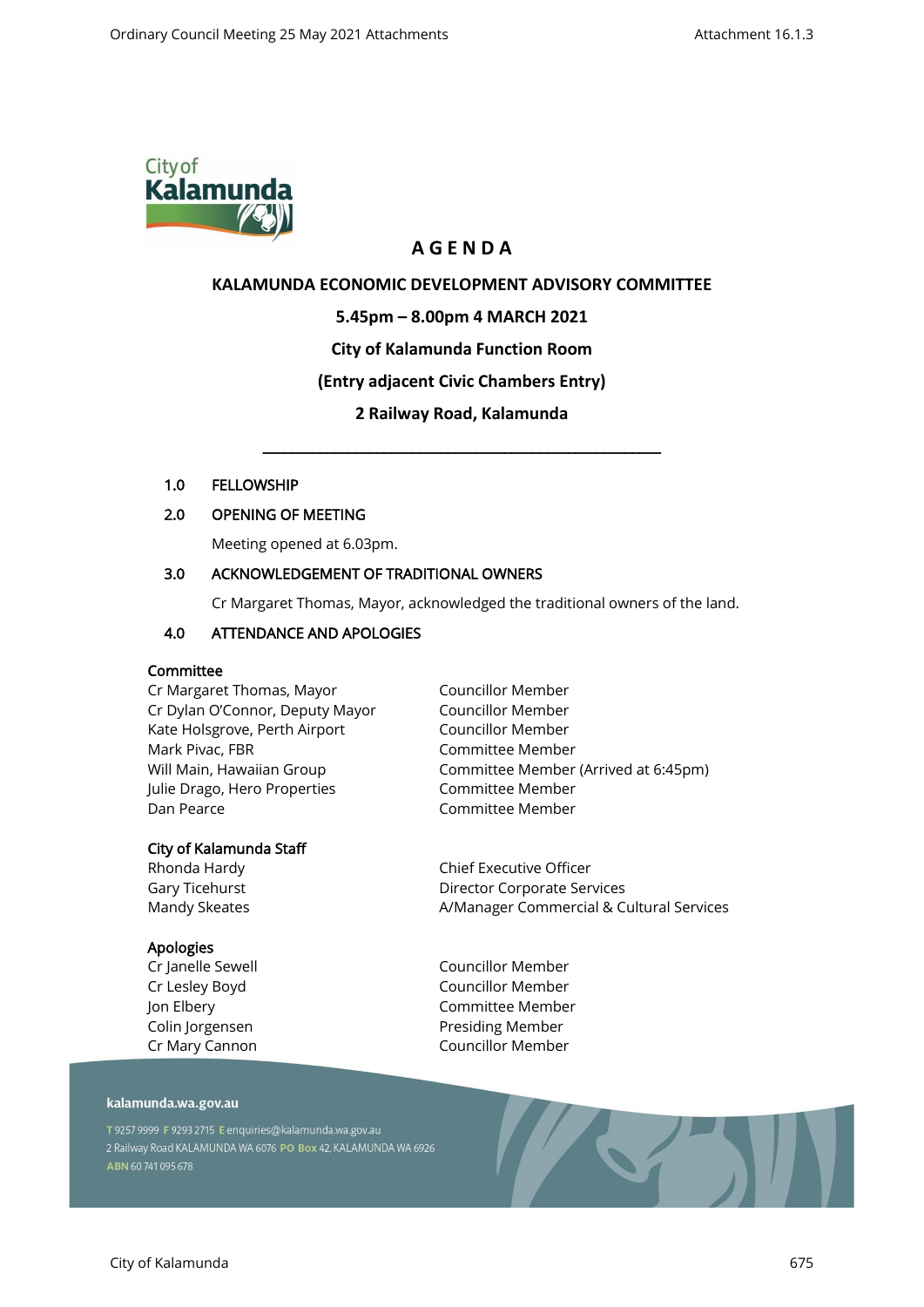Agenda – 4 March 2021

### 5.0 DISCLOSURE OF INTERESTS

#### 3.1 Disclosure of Financial and Proximity Interests:

a) Members must disclose the nature of their interest in matters to be discussed at the meeting. (Section 5.65 of the Local Government Act 1995) b) Employees must disclose the nature of their interest in reports or advice when giving the report or advice to the meeting. (Section 5.7 of the Local Government Act 1995)

### 3.2 Disclosure of Interest Affecting Impartiality

a) Members and staff must disclose their interests in matters to be discussed at the meeting in respect of which the member or employee has given or will give advice.

### **6.0 CONFIRMATION OF MINUTES FROM THE PREVIOUS MEETING**

#### MOTION

"That the minutes of the Kalamunda Economic Development Advisory Committee

held on 10/12/2020, are confirmed as a true and accurate record of the proceedings."

| Moved: | Julie Drago    | Seconded: | Mark Pivac |  |
|--------|----------------|-----------|------------|--|
| Vote:  | <b>CARRIED</b> |           |            |  |

### **7.0 MATTERS ARISING FROM MINUTES OF LAST MEETING**

| <b>ACTION ITEM TRACKING MATRIX</b> |        |                                           |                  |  |  |  |
|------------------------------------|--------|-------------------------------------------|------------------|--|--|--|
| <b>Meeting Date</b>                | Action | Item                                      | <b>Status</b>    |  |  |  |
| of Action                          |        |                                           |                  |  |  |  |
| 10/12/2020                         |        | Governance presentation to be             | Distributed with |  |  |  |
|                                    |        | distributed to KEDAC Members              | Agenda           |  |  |  |
| 10/12/2020                         | 2      | Housing data for all other City postcodes | Distributed with |  |  |  |
|                                    |        | to be provided to the Committee.          | Agenda           |  |  |  |
| 10/12/2020                         | 3      | Provide link to LINK WA website so        | Provided with    |  |  |  |
|                                    |        | committee members can access<br>further   | last minutes     |  |  |  |
|                                    |        | information about freight and logistics.  |                  |  |  |  |
| 10/12/2020                         | 4      | Committee to be provided with a copy of   | Still under      |  |  |  |
|                                    |        | the draft investment prospectus           | development      |  |  |  |
|                                    |        | document for feedback.                    |                  |  |  |  |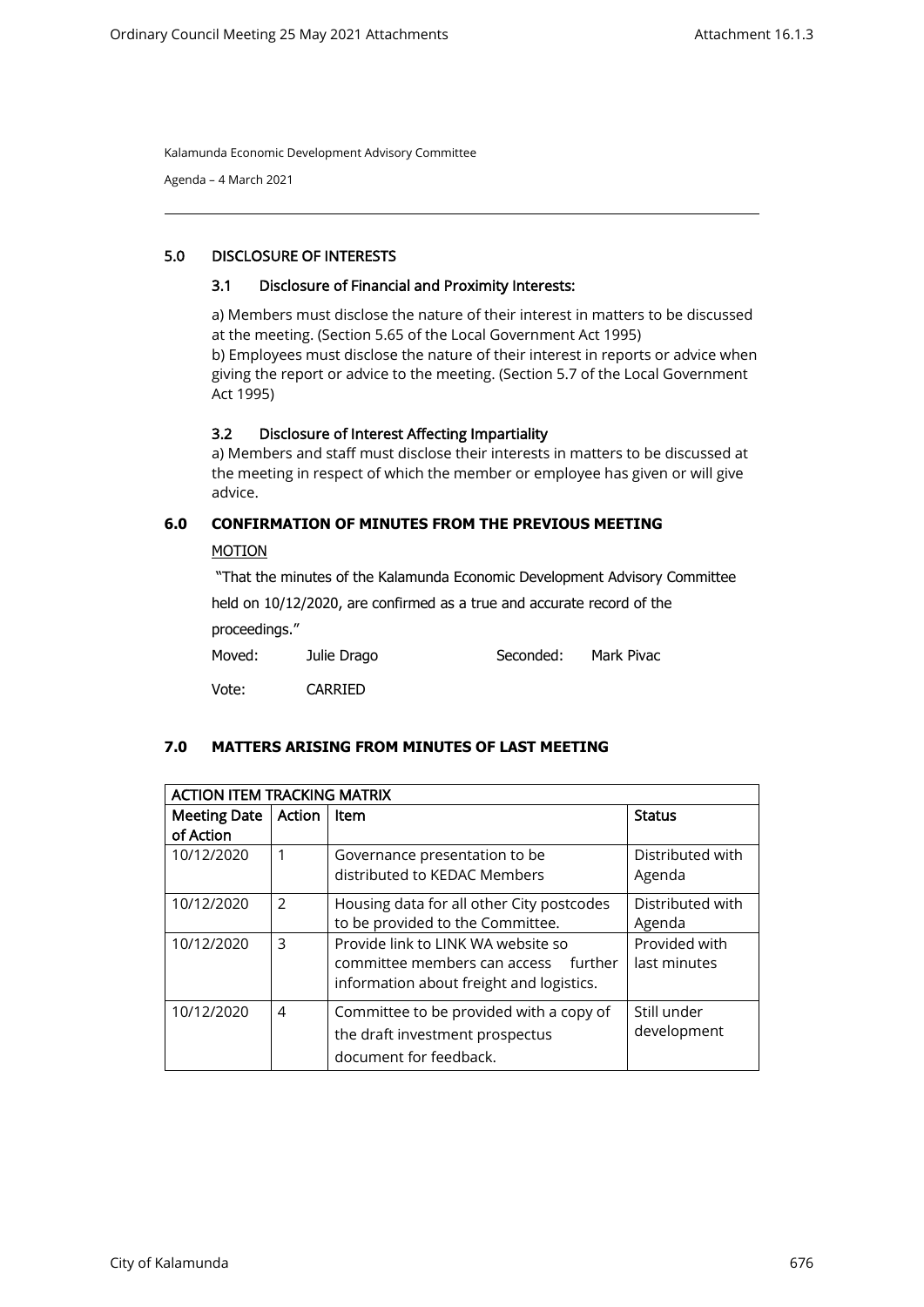Agenda – 4 March 2021

| 10/12/2020 | 5              | City to provide information regarding        | Gary Ticehurst     |
|------------|----------------|----------------------------------------------|--------------------|
|            |                | rates methodology. (JD to provide            | discussion with    |
|            |                | examples of rates discrepancies to GT)       | Julie Drago direct |
| 10/12/2020 | 6              | Planning to give a presentation to the       | Completed via      |
|            |                | Advisory Committee on land use,              | presentation       |
|            |                | constraints and contamination.               |                    |
| 10/12/2020 | $\overline{7}$ | City to provide update on Kalamunda          | Completed via      |
|            |                | Activity Centre Plan                         | presentation       |
| 10/12/2020 | 8              | City to provide update on Hill's initiatives | Link provided      |
|            |                | e.g. Tourism, Pickering Brook Taskforce      | below              |
| 10/12/2020 | 9              | City to provide update on Aged Care          | Completed via      |
|            |                | developments                                 | presentation       |
| 10/12/2020 | 10             | City to provide committee with home          | Provided with      |
|            |                | business requirements/ guidelines.           | last minutes       |
| 10/12/2020 | 11             | City to provide link to the <b>Economic</b>  | Provided with      |
|            |                | <b>Development Strategy</b>                  | last minutes       |
| 10/12/2020 | 12             | The Committee to consider whether the        | Workshop           |
|            |                | future focus should be on supporting         |                    |
|            |                | internal investment/expansion or external    |                    |
|            |                | investment attraction. Recommend being       |                    |
|            |                | an agenda item for discussion at the next    |                    |
|            |                | meeting.                                     |                    |
| 10/12/2020 | 13             | A period of fellowship to be added to the    | Added to Agenda    |
|            |                | beginning of the meeting and formally        |                    |
|            |                | added to the next agenda.                    |                    |

Rhonda Hardy presented to the Kalamunda Economic Development Advisory Committee, giving a broad overview. The Committee had a robust discussion with regards potential developments within the City of Kalamunda. The presentation highlighted the Big Picture ideas for each of the Wards; an update on the Kalamunda Activity Centre Plan; Forrestfield Activity Centre Plan; Pickering Brook and Surrounds Sustainability and Tourism Strategy; Industrial Development Areas; Contaminated Sites and Aged Care Developments.

#### 8.0 WORKSHOP – PURPOSE:

To create a vision for the City of Kalamunda around its villages that reflects the strengths and opportunities that can be leveraged in order to develop an Economic Development Investment and Attraction Strategy.

The Committee worked on large map of the area, identifying strategic opportunities in each of the suburbs.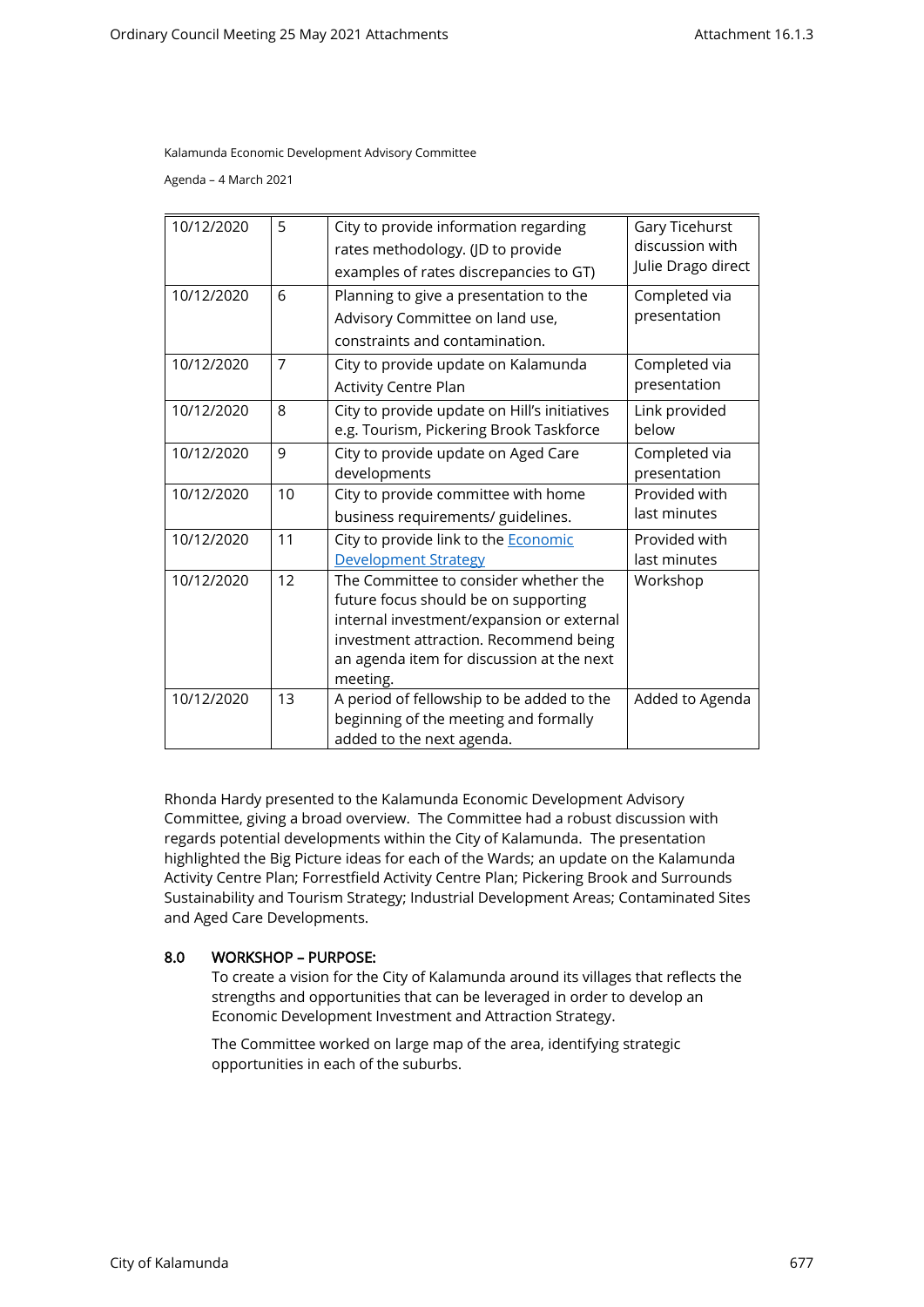Agenda – 4 March 2021

#### General Commentary:

- 1. Need to delineate between "villages" that are external attractors and drivers and those that are primarily residential/inward focused.
- 2. Keep focused and do not spread investment too thin.
- 3. Focus on aggregating similar uses and having these contours spread around.

Highlights from the workshop included:

#### Bickley

Eco friendly tiny house/short stay offerings Glamping Restaurants

#### Canning Mills

Indigenous Tourism

### Carmel

Micro Brewery

#### Forrestfield

E Bike Gateway – Hire, Ride, Explore the hills network Map for visitors to show them how it all connects

### Gooseberry Hill

Zig Zag train line Zig Zag Coffee/Cafe

#### Hackets Gully

Eco friendly tiny house/short stay offerings Remove/moderate restrictions on innovative tourism offerings Local nodes in tourism/short stay Walking equivalent of Glamping

#### High Wycombe

New Council Offices Business Centre in the Industrial Area Office Space in the Industrial Area Higher Education/University opportunities on the train line

#### Kalamunda

Gin Distillery Density Apartment Living Aggressive strategy to incentivise redevelopment of derelict and vacant land in Kalamunda ACP. Micro Brewery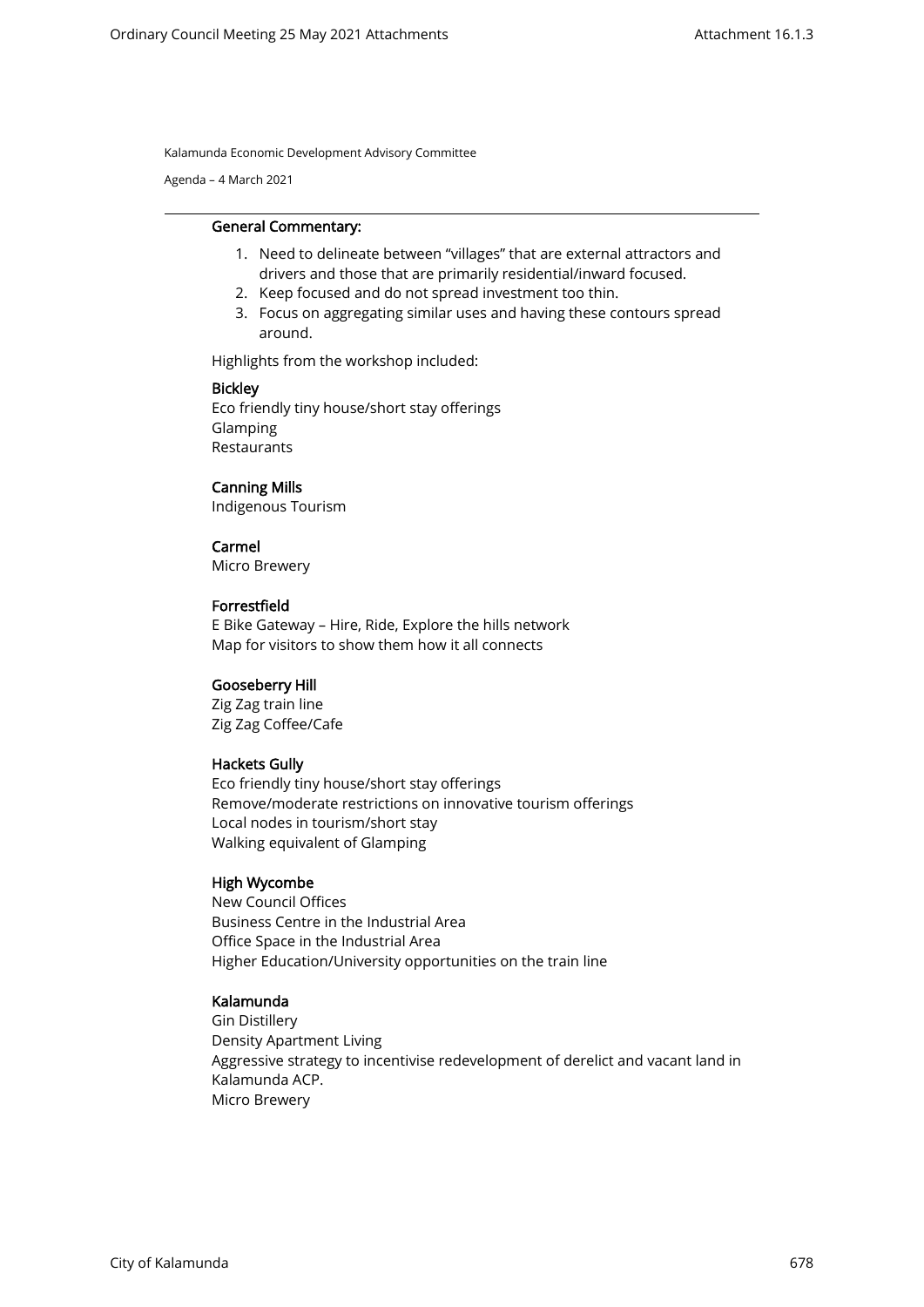Agenda – 4 March 2021

Pop up shops Indigenous tourism

### Lesmurdie

Ray Owen Centre attract high profile tenant Café, Bar, Gym, sports shop

### Paulls Valley

Organic Centre of Excellence Regenerative farming policy and education strategy Wellness Retreat High powered speed boats (use of water mass) Adventure Tourism – zipline, obstacle course, survival tests Remove/moderate restrictions on innovative tourism opportunities

### Pickering Brook

Wellness Retreat – yoga etc Recording Studio with accommodation

### Piesse Brook

Giant downhill mountain bike course with chairlift Eco stay/tiny houses

#### Reservoir

Indigenous tourism – camping with custodians, tours, leverage Bibbulmun Track Advocacy piece to enable recreational use of dams with no potable use Drone Racing 4WD Adventure tracks with camping and family facilities Links to multiple areas of City of Kalamunda Eco/tiny house short stay accommodation Dwellingup – 300 000 trails – Kalamunda as a sister town Walliston Pop up shops

#### Wattle Grove

Ecommerce fulfillment hub. WA's biggest and best located land for digital shipping.

### 9.0 ANY OTHER BUSINESS

Nil